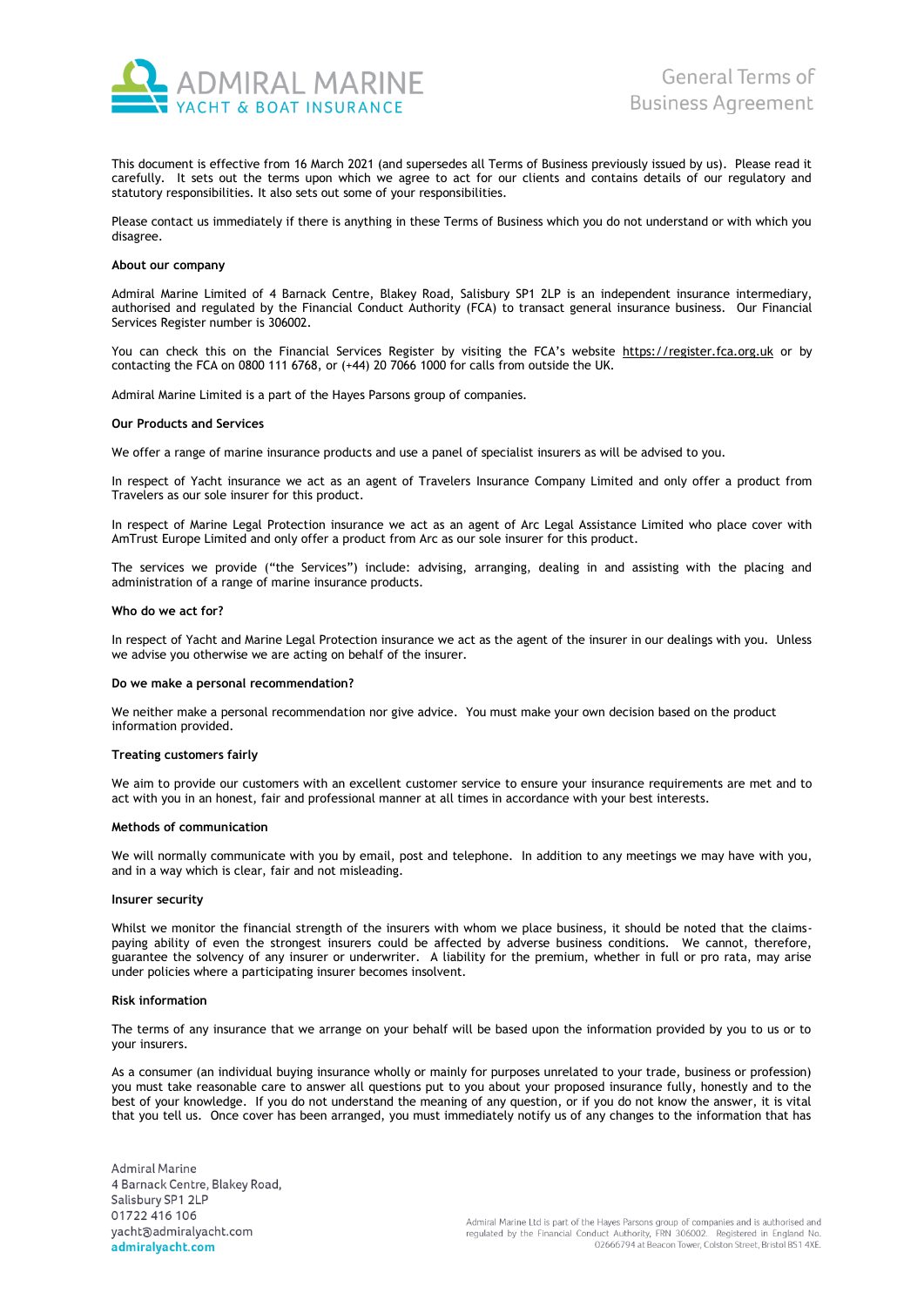been previously provided. The most serious consequence of failing to provide full and accurate information before you take out insurance, or when your circumstances change, could be the invalidation of your cover. In that instance it would mean that a claim will be rejected.

You are advised to keep copies of any correspondence you send to us or direct to your insurers.

### **Our remuneration**

When we sell you a policy, the insurer pays us a percentage commission from the total premium. Further, if the type of policy we sell reaches specific profit targets, the insurer may pay us an additional bonus.

## **Charges**

Unless otherwise indicated on our documentation an administration charge of £35 or US\$65 or €40 depending on the currency in which your policy operates will be made per policy and will be separately identified on all policy renewal and inception transactions. This is non-refundable in the event of cancellation of our policy after the renewal/inception date.

We also reserve the right to make an administration charge of £10 for issuing the following documentation:-

- Replacement policies or certificates in the event of the loss or misappropriation of the original documents
- Copy policies or certificates requested by other parties, such as solicitors or banks

In the event of a policy being cancelled mid term, and not replaced by another policy, we reserve the right to retain the commission earned on the original transaction, or else make an administration charge of £10, whichever is the higher.

### **Methods of payment**

For policies transacted in Pounds Sterling we accept payments by cheque, bank transfer, credit card or debit card.

For policies transacted in US Dollars or Euros we accept payment by bank transfer only.

Premium must be paid in the currency in which your policy is quoted.

## **Personal credit checks**

When you ask us to obtain quotations, you should be aware that some of the insurers we approach will carry out personal credit checks as part of the underwriting process. This means they will review information held by a credit reference agency. Whilst a record of the search will be added to your credit record, we are advised this will not have any detrimental effect on your credit rating or history.

#### **Settlement terms**

You are responsible for the settlement of insurance premiums prior to the renewal or inception date so that we can make the necessary payments to your insurers. We have no obligation to fund any premiums on your behalf and cannot be held responsible for any loss which you may suffer as a result of a policy being cancelled or otherwise prejudiced due to the late payment of a premium where the delay is attributable to you.

### **Handling client and insurer money**

Client money collected for onward transmission to insurers, and return premiums due to clients from insurers, is held in an Insurer Trust non-statutory Bank Account in accordance with FCA rules. The Deed of Trust permits us to use the account to make advances of credit from time to time to our clients, in order to fund their premiums, subject to strict conditions. In dealing with us you agree to our holding client money in this way. A copy of the Deed of Trust is available on request.

Where we collect or hold money as agent of the insurer we may also hold that money in the same Insurer Trust Bank Account.

Client money will be deposited with one or more approved banks, a list of which is available on request. Please notify us immediately if you do not wish us to use any bank or banks on this list. Interest will not be paid to clients in respect of money held in Insurer Trust bank accounts.

#### **Confidentiality**

All information provided by our clients is treated as confidential and is only disclosed in the normal course of us negotiating, arranging and administering your insurance. This may include disclosing information to our panel of insurers and insurance providers and including their services provided such as claims loss adjusters, and to our service providers who manage our information recording, protection and data security.

We will not release your information to any other third parties without your consent, with a few exceptions for example where requested by court, a regulatory body, or for information already in the public domain.

We comply with the requirements of the General Data Protection Regulations (GDPR) from 25 May 2018 on under reference Regulation (EU) 2016/679 of the European Parliament and of the Council of 27 April 2016 on the protection of natural persons with regard to the processing of personal data and repealing Directive 95/46/EC (General Data Protection Regulation) OJ L 119/1, 4.5.2016.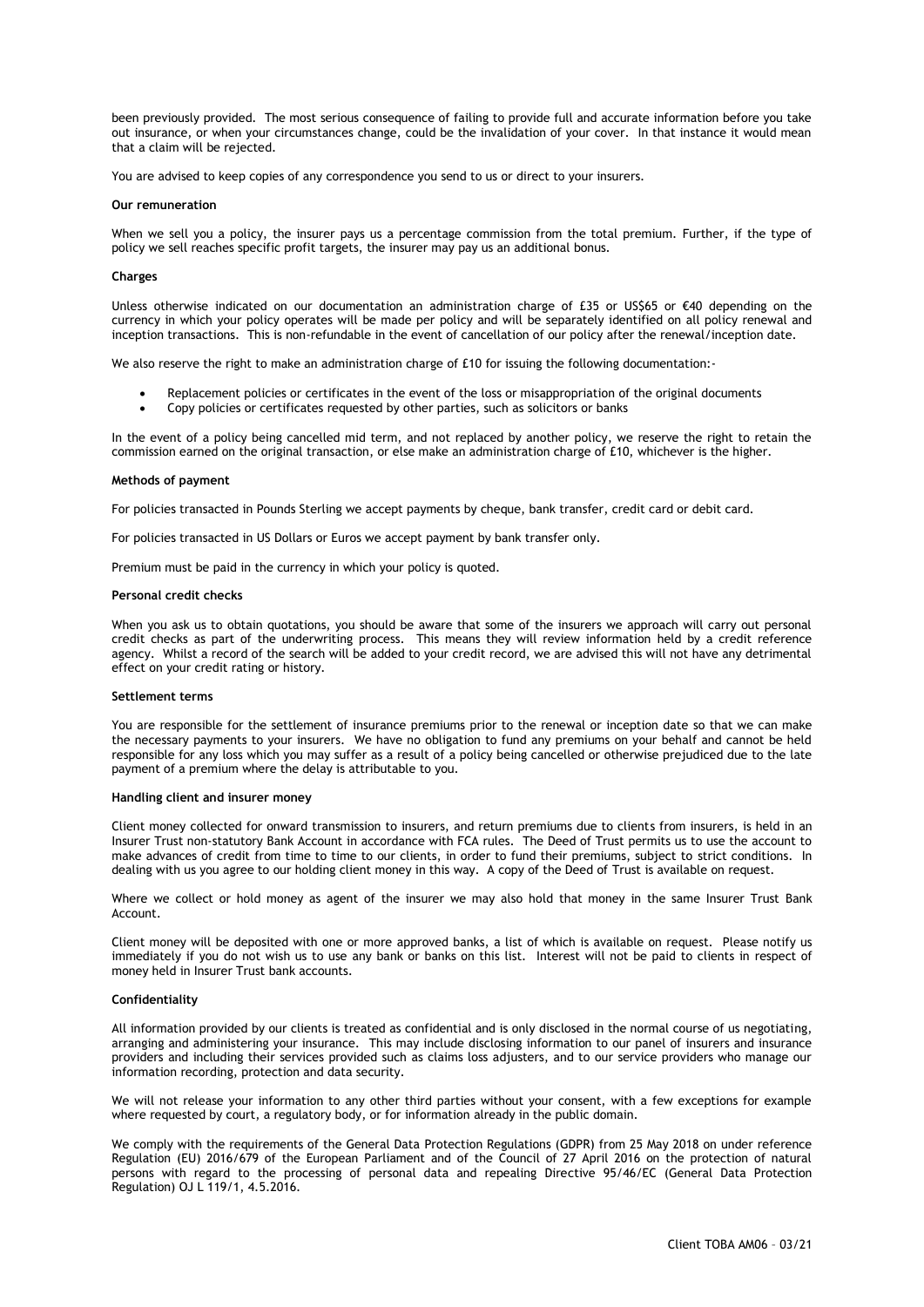# **Quotations**

Unless stated otherwise in our documentation all quotations provided for new insurances are valid for a period of 60 days from the date of issue. You should be aware that quotations may change or be withdrawn if the information given to us or your insurers in proposal forms or declarations differs from that provided at the time the quotation was issued. Specimen policy wordings are supplied with all quotations.

### **Changes to your cover**

We will normally deal with requests to increase or amend cover on the day your instructions are received, or the next working day if a weekend or public holiday. Sometimes changes cannot be processed without obtaining additional information. If additional information is required we will contact you as quickly as possible. We will confirm changes to your policy, once agreed, in writing. We will also advise you of any extra premiums you must pay or premiums we must return to you.

### **Receipt of instructions**

We do not consider instructions to arrange or change cover sent to us by post, email or facsimile, or left on answering equipment, to have been received until they reach the relevant personnel in our offices and receipt has been confirmed to you in writing. We do not accept responsibility for instructions which do not reach us due to failures in the postal, electronic or telecommunications systems.

### **Documentation**

We provide insurance documentation to you free of charge and send it electronically. Should you wish to receive your insurance documents in a different format such as in hard copy and sent by post then please let us know.

Our aim is to produce documentation and correspondence in a clear and accessible format. In the event of any uncertainty we would ask you to let us know immediately. Our staff are always happy to clarify the cover provided.

You should check all policy documentation to ensure that the details are correct and the cover provided meets with your requirements. Any errors should be notified to us immediately.

### **Making a claim**

All incidents which could lead to a claim must be reported to us or your insurers as soon as practicable, and you should consult your policy documentation for contact details. We will also act as agent of Travelers when we handle any yacht claim you make. We have authority from Travelers for yacht claims' settlements up to agreed limits and we also administer higher value claims by referral to them. To contact us on a yacht claim if urgent or outside our normal UK Office hours Monday- Friday 09.00-17.00, please send an email to; [sos@admiralyacht.com.](mailto:sos@admiralyacht.com) Our claims team monitor these emails and will respond promptly.

# **Conflicts of interest**

We can act both as agent of the insurer and on behalf of you. We have in place management controls to deal with any conflicts of interest that might arise. Unless we advise you otherwise we are acting on behalf of the insurer.

## **Complaints procedure**

We recognise the importance of service and set ourselves high standards. Should there be an occasion when we do not meet your expectations we are equally committed to dealing with any complaint in a thorough and professional manner. If you wish to register a complaint please contact us either in writing to; Compliance & Training Manager, Hayes Parsons Limited, Beacon Tower, Colston Street, Bristol, BS1 4XE or by email[; complaints@hayesparsons.co.uk](mailto:complaints@hayesparsons.co.uk) or by telephone; 0117 929 9381.

If you cannot settle your complaint with us you may be entitled to refer it to the Financial Ombudsman Service (FOS) [\(www.financial-ombudsman.org.uk\)](http://www.financial-ombudsman.org.uk/) for an independent assessment and opinion. The FOS Consumer helpline is 0800 023 4567 or contact them at Financial Ombudsmen Service, Exchange Tower, London E14 9SR.

## **Compensation**

We are covered by the Financial Services Compensation Scheme (FSCS). You may be entitled to compensation from the FSCS if we cannot meet our obligations. This depends on the type of business and the circumstances of the claim.

Insurance advising and arranging is covered for 90% of the claim, without any upper limit. However marine insurance is not covered by the FSCS. Further details about compensation scheme arrangements are available from the FSCS on their website [www.fscs.org.uk](http://www.fscs.org.uk/) or via their helpline on 0800 678 1100.

## **Termination of authority**

Where we are acting as your agent, you may terminate our authority with 14 days' notice or as otherwise agreed without penalty. Notice of this termination must be given in writing and will take effect from the date of receipt. Termination is without prejudice to any transactions already initiated which will be completed according to these Terms of Business unless otherwise agreed in writing. You will be liable to pay for any transactions or adjustments effective prior to termination and we will be entitled to retain any and all fees or brokerage payable in relation to policies placed by us prior to the date of termination.